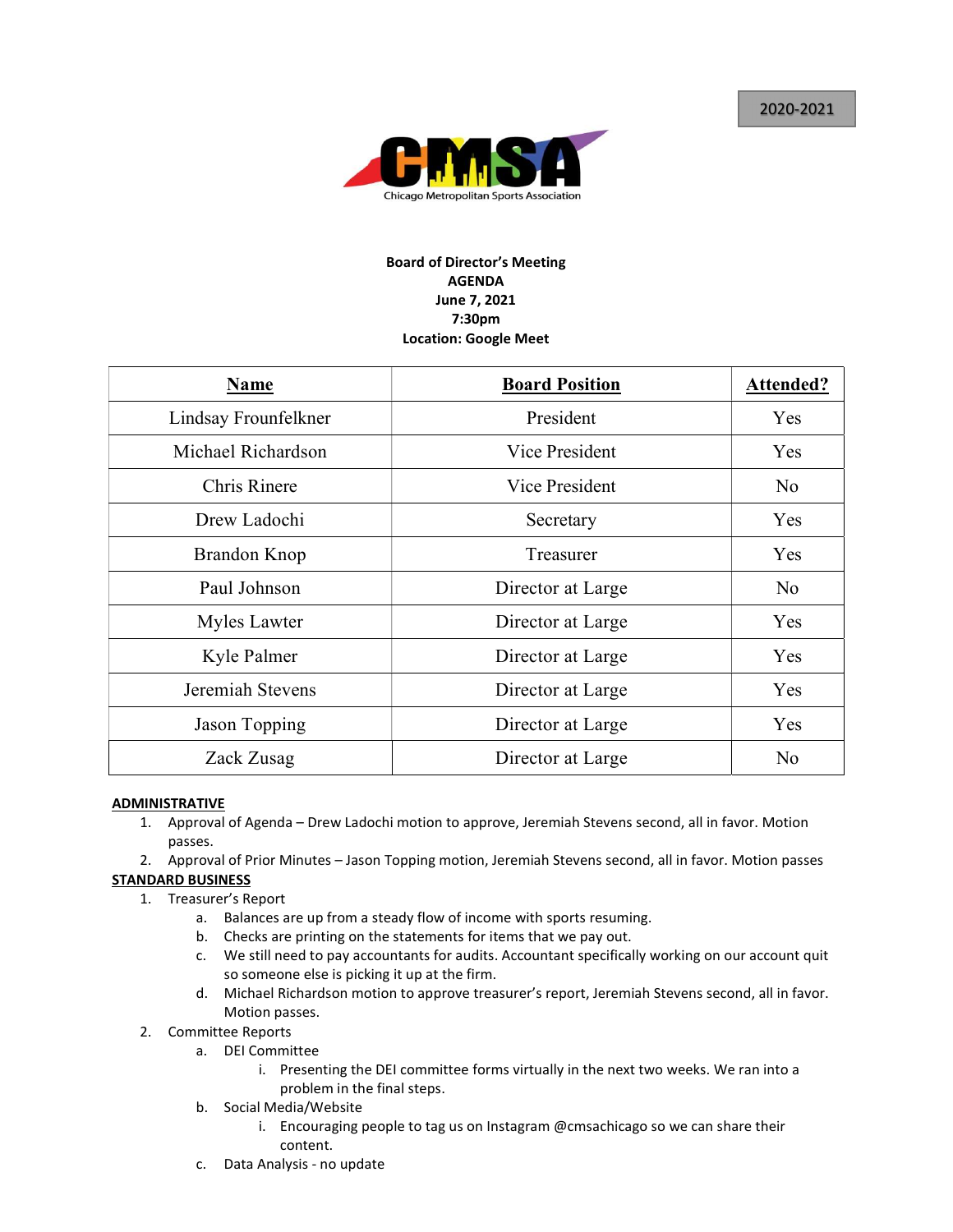- d. Hall of Fame no update
- 3. Sports
	- a. Badminton Reaching out to Armory for potential summer season
	- b. Basketball Open no update
	- c. Basketball Women's no update
	- d. Cornhole no update
	- e. Dodgeball Open no update
	- f. Dodgeball Women's no update
	- g. eSports no update
	- h. Football Open
		- i. Finishing up their season on Saturday.
	- i. Football Pride Bowl
		- i. Numbers are impressive
	- j. Football Women's no update
	- k. Kickball
		- i. Summer begins tomorrow and has a couple more members than our last season at Pottawatomie in 2019.
		- ii. Fall registration will open soon in hopes to get more teams registered and a solid season started by August 29<sup>th</sup>. We have access to more fields at Clarendon and Montrose
	- l. Pool no update
	- m. Soccer
		- i. Good start and had a social after to do a fundraiser for Pride on the Pitch
	- n. Soccer Pride on the Pitch
		- i. 11 teams registered
	- o. Softball Open no update
	- p. Softball Pride Tournament no update
	- q. Softball Women's no update
	- r. Table Top no update
	- s. Ultimate
		- i. Numbers are doing well
	- t. Volleyball Beach
		- i. Registration opened.
	- u. Volleyball Open no update
	- v. Volleyball Women's no update

## SPECIAL BUSINESS

- 1. Election
	- a. Kyle Palmer presenting two documents with one being a democratic lottery and one being ranked choice voting for future elections. We will review all the documents presented from Kyle and have a vote among the board members.
	- b. Current election the only people eligible would be current members. Motion to approve adding 2019-2020, 2020-2021 CMSA members to include the sports that were not able to register during COVID-19. Myles Lawter motion to approve, Jason Topping second, all in favor. Motion passes.
	- c. Elected member can receive emails for nominations, confirm with the nominations, and do this during June 21st to June 23rd.
	- d. The election process will be similar to the prior year's process by emailing members the option to vote and then doing a ranked choice process to determine top two candidates.
- 2. Audit Update
	- a. Next Steps: Outside Accountant/Bookkeeper
	- b. We reached out to some accounting places to get pricing on hiring them as our accountant or bookkeeper. Some are saying they will be pricey but we are waiting for quotes back.
- 3. COVID Updates
	- a. People who are vaccinated can go without masks for outdoor sports.
	- b. We will allow our regular season teams to have their managers check in their own players.
- 4. Annual Meeting
	- a. We will review our membership numbers and where we are at. Chris and Jeremiah can go through the strategic plan.
	- b. DEI, Strategic Plan, eSports. Come up with an Agenda so we are ready to go by the 21st.
- 5. Chicago Fire Pride Night